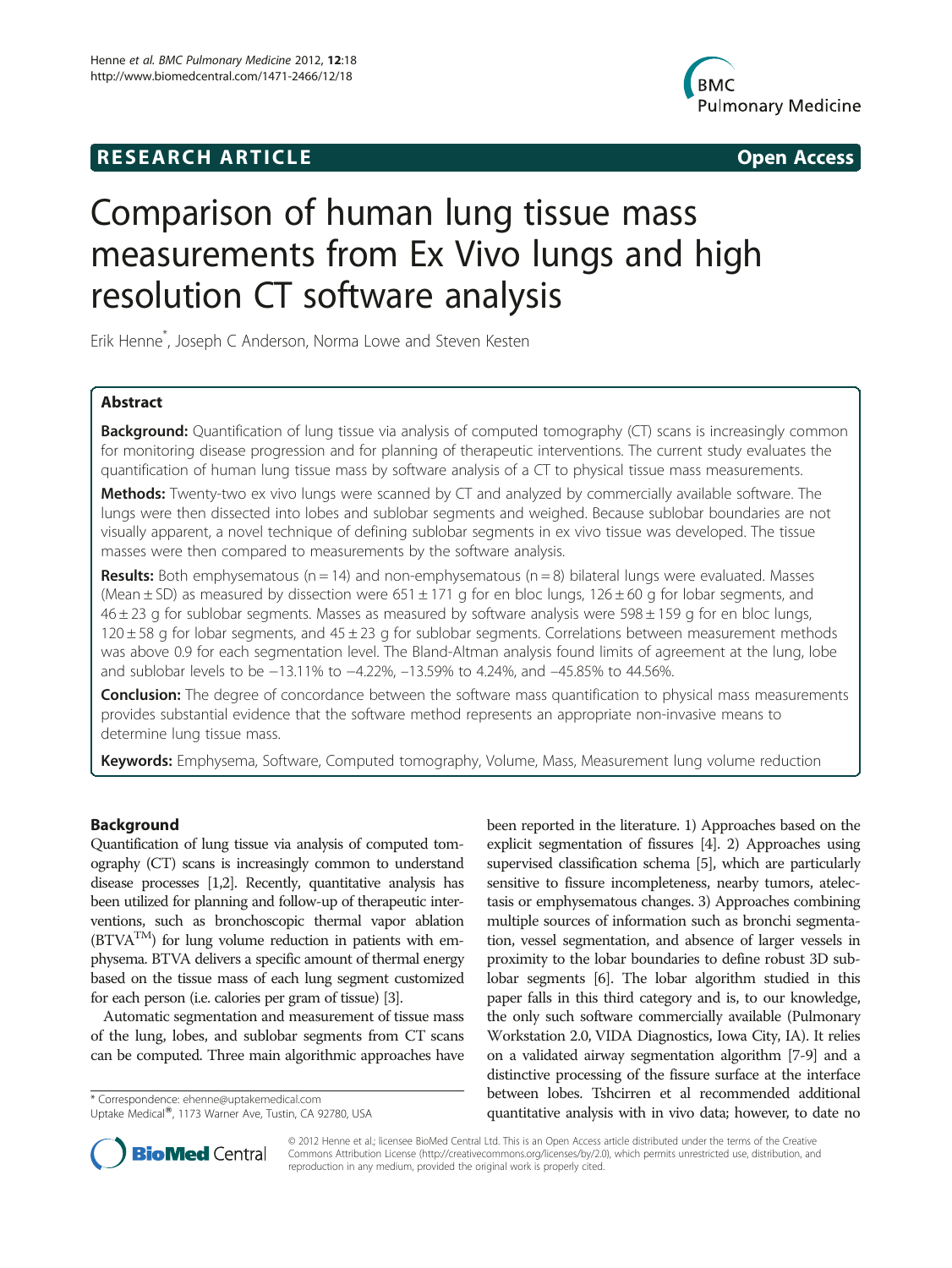tissue mass or volume quantification comparative data has been published for lung, lobar, and sublobar dissection.

The current study evaluated the software's tissue mass quantification function using human lung tissue. Segmentation of ex vivo lungs at the lobar level was identified by the visible fissures between lobes. However, segmentation at the sublobar level is more difficult because sublobar boundaries are not visually apparent. A novel technique of defining sublobar segments in ex vivo lung tissue was developed for this study using an occlusion balloon to preferentially inflate sublobar segments. This study assessed the agreement of the software tissue mass quantification at multiple anatomical lung levels using tissue from the aforementioned technique of lung, lobar, and sublobar segmentation.

# Methods

### Human lung acquisition and preparation

Non-transplantable excised en bloc human lungs were obtained from two tissue procurement agencies (International Institute for the Advancement of Medicine, Pennsylvania, USA and National Resource Center, Pennsylvania, USA). The tissue requests were approved by an external feasibility committee for each agency. No conditions were placed on age, sex, or patient height variables as the lungs were accepted from the organizations. Both non-emphysematous and emphysematous lungs were included in the study. Emphysematous lungs were visually identified by the presence of hyperinflation, bullae, scarring, and deformities. Lungs were excluded from the study if they had significant fluid accumulation or did not inflate properly. During lung preparation, non-lung tissue, such as fat and blood vessels, was removed from the lungs.

#### Imaging

The lungs were placed in a non-metallic hammock specially designed to cradle the lungs in a supine position with minimal deformation (Figure 1). The lungs were inflated with static pressure within the range of  $20-30$  cm  $H<sub>2</sub>O$  to



simulate total lung capacity. The entire lungs were scanned by CT according to the software specifications, slice thickness of  $\leq 1$  mm, slice separation of 0.5 mm, exposure 40– 200 mAs, tube voltage 120 kVP, Siemens B30 kernel.

A blinded copy of the CT scan was sent to the software developer (VIDA Diagnostics, Iowa City, Iowa) for analysis after tissue dissection occurred. Blood and chest wall are two of the landmarks used by the software that are missing in ex vivo tissue. Therefore additional editing of the analysis by the software technician was required to help define the lung boundary and distinguish exsanguinated blood vessels from airways. The quantitative analysis report from the software provided segment labeling, airway diameter, total volume, air only volume, and tissue only volume. These values were provided for the lung, lobar, and sublobar segment level. Tissue only volume was converted to tissue mass by multiplying by the density 1.0 g/ml [[10\]](#page-5-0).

# Human lung dissection

The deflated lungs were suspended from a stand and a bronchoscope was used to navigate to one of the upper sublobar segments. A catheter with a compliant balloon at the tip was used to occlude a segment. A nitrogen source was attached to the catheter and the segment was inflated with 10 to 30 cm of  $H_2O$  until a clear demarcation between the target segment and the other segments was visually apparent on the lung surface. Inadequate pressure could cause the segment to not inflate completely. The segment was considered optimally inflated when the demarcation was visually most apparent. A surgical marker was used to trace the visible demarcation on all sides of the lobe (Figure 2). The segment was inflated gradually to preclude inflation of neighboring segments through higher resistance collateral



Figure 2 A lung is suspended from the stand and a catheter with compliant balloon is used to inflate the right upper lobe apical segment (RB1). The boundary between the inflated segment and the non-inflated segments is demarcated.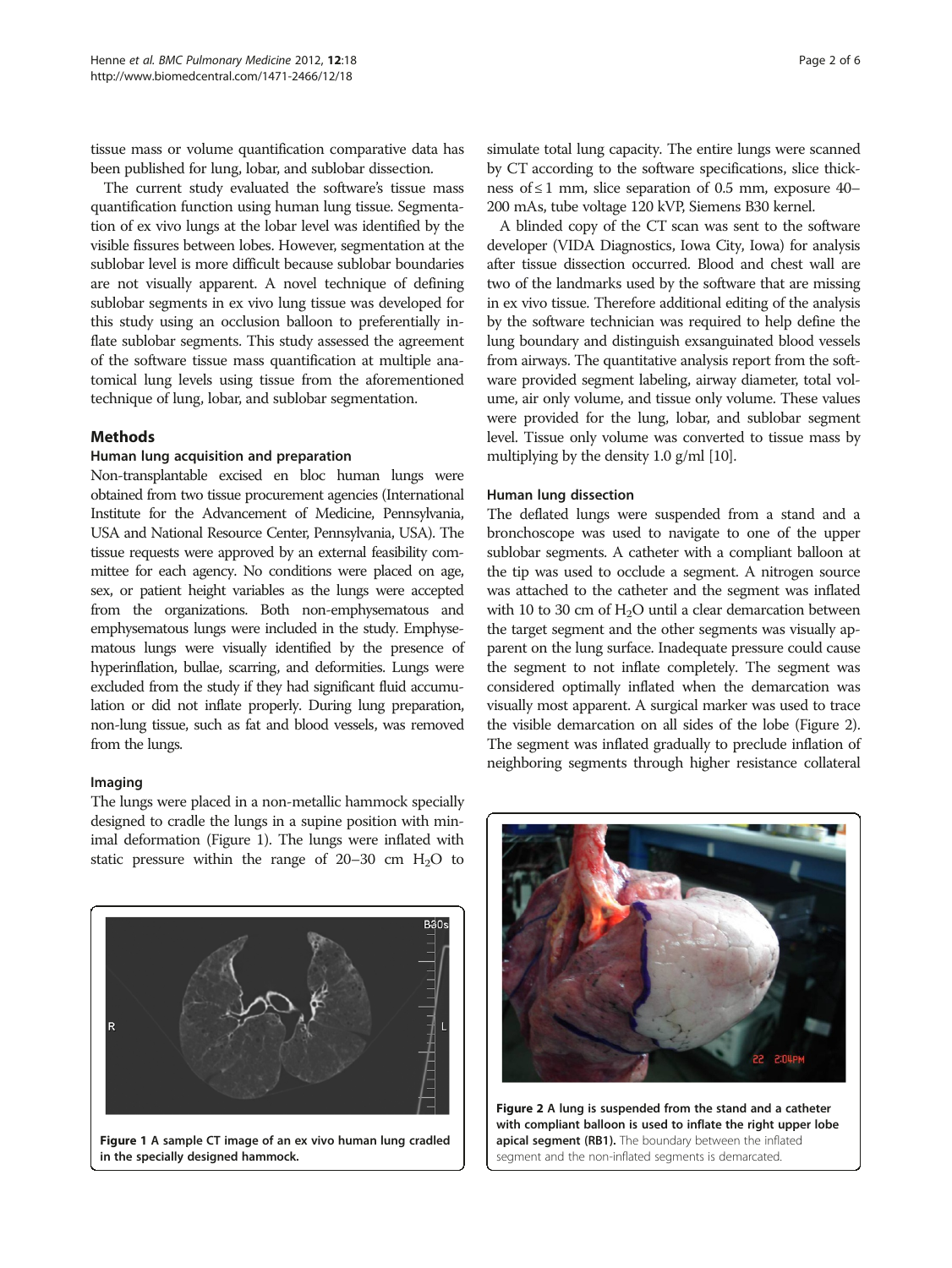<span id="page-2-0"></span>

ventilation, particularly prevalent in diseased tissue. Irreversible inflation of neighboring segments through collateral ventilation occurred approximately five times. In these instances the lung was placed in a container at approximately 40° F and after two to four hours the trapped gas dissipated and the procedure was repeated. If adequate boundary demarcation could not be achieved, the segment was not included in the final analysis (5% excluded).

Only the upper lobes were divided into sublobar segments. The right upper lobe was divided into the apical (RB1), posterior (RB2), and anterior (RB3) sublobar segments. The left upper lobe was divided into the apicoposterior (LB1 & LB2, or  $LB1 + 2$ ) and the anterior (LB3). When apicoposterior/anterior segment demarcation was not possible, which occurred in 30% of left lungs, the upper lobe was divided into the superior division (LB123) and the lingula (LB45).

After demarcation was completed, the en bloc lung was weighed. All of the lobes were then separated along fissures and the lobes were weighed. For each upper lobe, sublobar segments were separated by cutting through the tissue along a plane between the surface demarcation lines and the segment airway bifurcation/trifurcation (Figure 3). The separated sublobar segments were then also weighed. The

|  |  | Table 1 Baseline characteristics of tissue in the study |  |  |  |
|--|--|---------------------------------------------------------|--|--|--|
|--|--|---------------------------------------------------------|--|--|--|

| Parameter                                                                       | Value                    |  |  |
|---------------------------------------------------------------------------------|--------------------------|--|--|
| Number of lungs                                                                 | 22                       |  |  |
| Mean donor age (range)                                                          | 49 (18 to 65) years      |  |  |
| Mean donor height (range)                                                       | 173 (152 to 191) cm      |  |  |
| Donor sex (male : female)                                                       | 10:12                    |  |  |
| Disease state (non-emphysematous : emphysema)                                   | 8:14                     |  |  |
| Number of lobes                                                                 | 110                      |  |  |
| Number of right upper sublobar segments<br>(RB1, RB2, RB3)                      | 62 (22, 20, 20)          |  |  |
| Number of left upper sublobar segments<br>(LB1, LB2, LB3, LB1 + 2, LB123, LB45) | 67 (7, 2, 12, 7, 19, 20) |  |  |

person performing the dissection was blinded to the software quantitative analysis.

# Statistical analysis

Values from the dissection weighing and the software measurement were compared using the Pearson product–moment correlation coefficient and the method described by Bland and Altman [[11,12](#page-5-0)]. Because the average absolute measurement difference increases with tissue size, the relative agreement ([software – dissection]/dissection) was calculated and used with the Bland Altman method.

# **Results**

#### Lung segments assessed

The study included exsanguinated en-bloc lungs from twenty-two patients. Donor and tissue characteristics are shown in Table 1. Approximately eight additional lungs could not be included because of procurement effects, such as lacerations, or noticeable consolidation that would affect weight measurement results. Both emphysematous ( $n = 14$ ) and non-emphysematous ( $n = 8$ ) lungs were included in the study. Each lung was dissected into the five lobes to yield 110 lobes. Each upper lobe was demarcated and dissected as described. If an adequate demarcation could not be obtained and dissection was not possible, the segment was excluded from the study. The dissection of the right upper lobes yielded 62

Table 2 Results of mass measurements for the entire lung, lobar segments and sublobar segments

| Parameter            | <b>Dissection measurement</b><br>$(mean \pm SD)$ | Software measurement<br>$(mean \pm SD)$ |
|----------------------|--------------------------------------------------|-----------------------------------------|
| Bilateral lung       | $651 \pm 171$ q                                  | $598 \pm 159$ q                         |
| I obar<br>segments   | $126 \pm 60$ g                                   | $120 \pm 58$ g                          |
| Sublobar<br>segments | $46 \pm 23$ g                                    | $45 \pm 23$ g                           |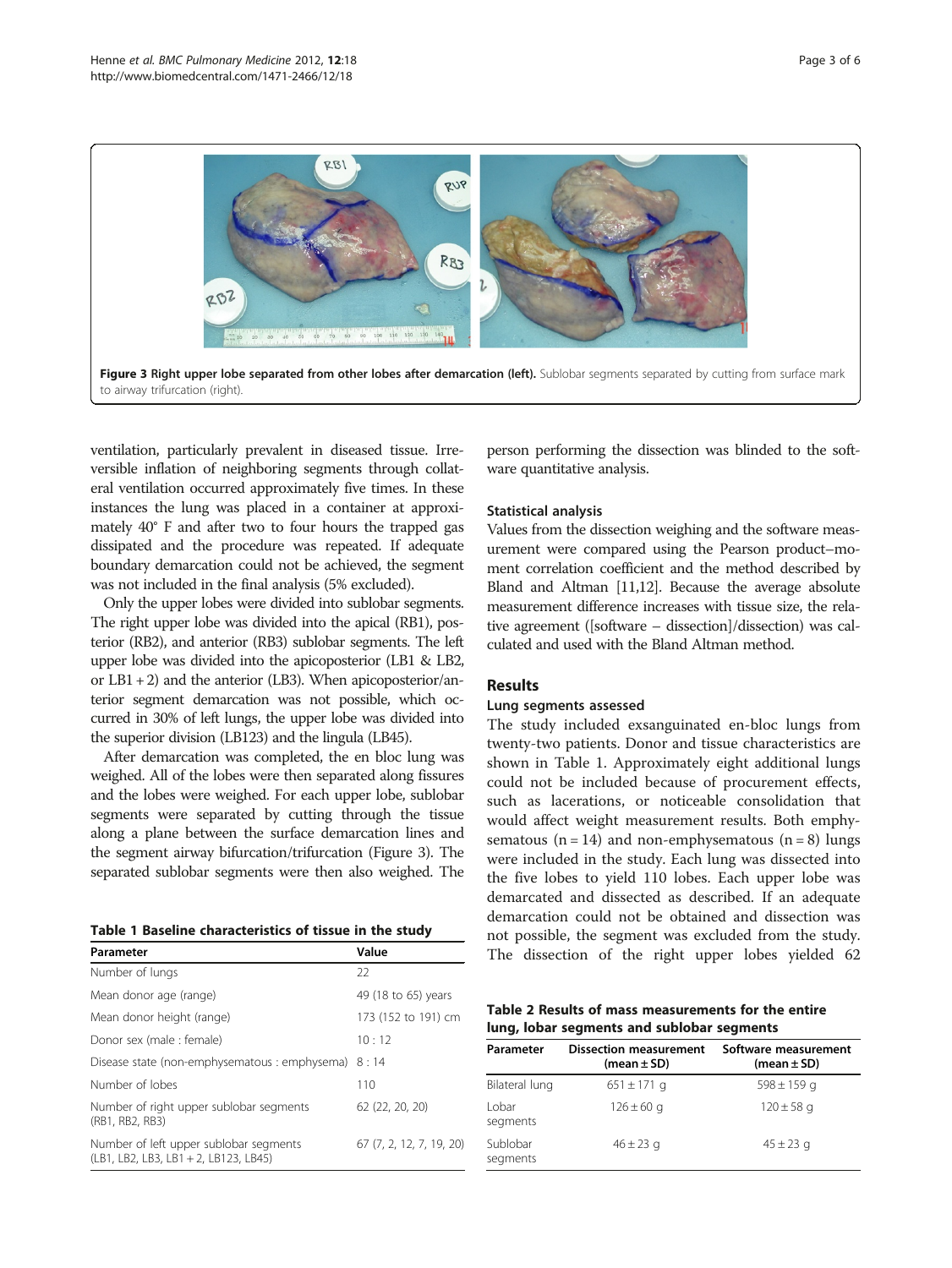1500

1000

500

 $\overline{0}$ 

Software Measurement (g)





(e) Correlation of sublobar segment dissection measurement versus software measurement with 45 degree line



(b) Bland-Altman of lung dissection measurement versus software measurement: percent difference versus average







(f) Bland-Altman of sublobar segment dissection measurement versus software measurement: percent difference versus average

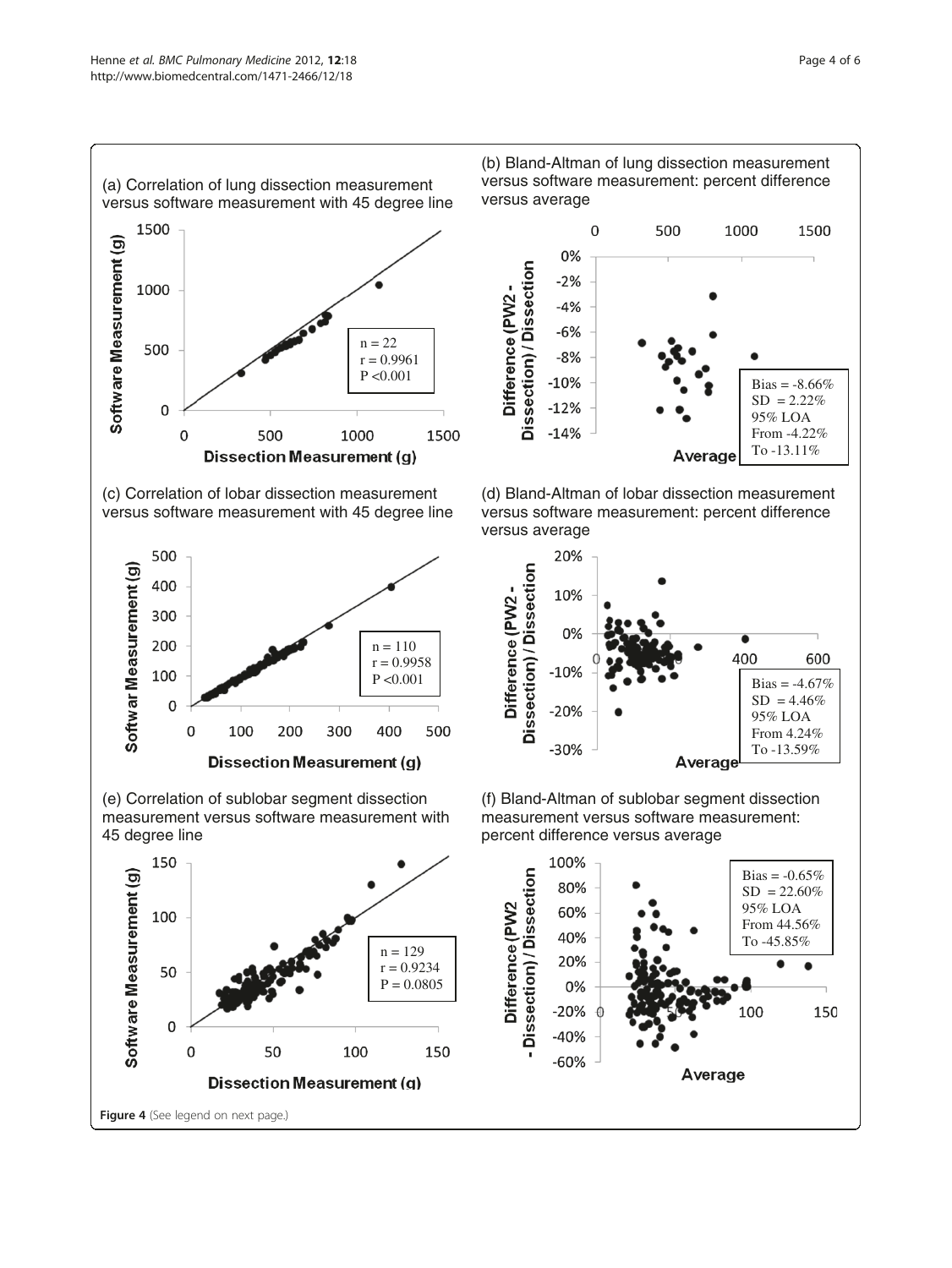#### (See figure on previous page.)

Figure 4 Correlation and Bland-Altman plots comparing dissection and software methods: (a) Correlation plot comparing bilateral lung mass measured by dissection and software methods. (b) Bland-Altman plot: agreement between paired measurements of bilateral lung mass measured by dissection and software methods. (c) Correlation plot comparing lobar segment mass measured by dissection and software methods. (d) Bland-Altman plot: agreement between paired measurements of lobar segment mass measured by dissection and software methods. (e) Correlation plot comparing sublobar segment mass measured by dissection and software methods. (f) Bland-Altman plot: agreement between paired measurements of sublobar segment mass measured by dissection and software methods.

sublobar segments (6% excluded) and the dissection of the left upper lobes yielded 67 sublobar segments (4% excluded).

#### Tissue mass

Masses (Mean  $\pm$  SD) as measured by dissection were  $651 \pm 171$  g for en bloc lungs,  $126 \pm 60$  g for lobar segments, and  $46 \pm 23$  g for sublobar segments. Masses as measured by software analysis were  $598 \pm 159$  g for en bloc lungs,  $120 \pm 58$  g for lobar segments, and  $45 \pm 23$  g for sublobar segments. Results are summarized in Table [2.](#page-2-0) Correlations between measurement methods (Figure 4a, c, e) were above 0.9 for each segment level.

The difference between the dissection method measurement and the software measurement was calculated for each lung, lobe, and sublobar segment and divided by the dissection measurement. This relative difference was used because there is a relationship between segment size and absolute measurement agreement. These relative differences were plotted verses the average for each measurement to generate a Bland-Altman Plot (Figure 4b, d, f). The average  $(μ)$  and standard deviation  $(σ)$  of the relative measurement differences was calculated. The limits of agreement (LOA) were calculated ( $\mu \pm 2\sigma$ ) for each mass measurement (Table [2](#page-2-0)). The LOA at the lung and lobar level were in high concordance, with an interval of 9% and 18% respectively. The LOA interval at the sublobar level was 90%. A small but consistent bias ( $p < 0.001$ ) was found for lung (9%) and lobar (5%) measurements (dissection measurements were larger). No consistent bias was found at the sublobar level  $(p = 0.081)$ . These results are summarized in Table 3.

#### **Discussion**

Lung tissue quantification is useful for monitoring the progression of many diseases [[1](#page-5-0)] and with the advent of

Table 3 Summary of Bland-Altman analyses of correlation of mass measurements determined from dissection and software analyses methods

|                   |               | Correlation<br>coefficient |            | 95% limits of<br>agreement (%) |           |
|-------------------|---------------|----------------------------|------------|--------------------------------|-----------|
| Measurement       | <b>Number</b> |                            | Bias $(%)$ | From                           | То        |
| Bilateral lung    | 22            | 0.9961                     |            | $-8.66\% -13.11\%$             | $-4.22%$  |
| Lobar segments    | 110           | 09958                      | $-467%$    | $-13.59%$                      | $+4.24%$  |
| Sublobar segments | 129           | 09234                      | $-0.65%$   | $-45.85%$                      | $+44.56%$ |

novel interventional therapies [\[3\]](#page-5-0), non-invasive lung quantification (e.g. volume, mass, airway diameter) is increasingly important. We were motivated to further develop techniques for lung segmental tissue mass assessment and validation of commercially available software algorithms because of our interest in bronchoscopic lung volume reduction through the application of thermal energy (i.e. bronchoscopic thermal vapor ablation or BTVA). The aim of this study was to evaluate the software CT analysis of tissue mass using actual ex vivo human lung tissue mass measurements.

To evaluate the agreement of the CT analysis measurement, excised en-bloc lungs were scanned with CT and analyzed by software. The same lungs were then dissected and the segments weighed. Because there are no visible sublobar divisions in the human lung, an innovative technique was developed to selectively inflate sublobar segments to enable demarcation. Measurements were compared at the bilateral lung, lobar, and sublobar level (upper lobes only). Bland-Altman analysis was used to determine the bias and limits of agreement (LOA) for each measurement comparison.

The correlation and LOA between the dissection and software method indicated substantial agreement. The correlation was closest  $(r > 0.99)$  at the bilateral lung and lobar level. A small bias was observed, which is most likely due to extraneous tissue, such as bronchi, that the software excluded but was included when the lung was weighed as a whole. When the lobar and sublobar dissections were performed extraneous tissue was removed which reduced the bias at those levels.

The sublobar comparison showed no technique bias; however, the sublobar LOA were larger relative to the lobar measurements. The LOA were expected to increase with sublobar samples because the samples were physically smaller and therefore the precision was reduced. Additionally, some of the increase in the LOA is likely due to the decreased feasibility of precise dissection at the sublobar level as compared to the lobar level. Because the same tissue was used for lobar and sublobar analysis, the increase in LOA is most likely related to segmentation of the sublobar tissue rather than quantification of the tissue. However, the attribution of the decrease in agreement from the dissection method versus the software algorithm is unknown. Nevertheless, given the inherent issues of dissection, the degree of concordance provides substantial evidence that the software method represents an appropriate non-invasive means to determine tissue mass.